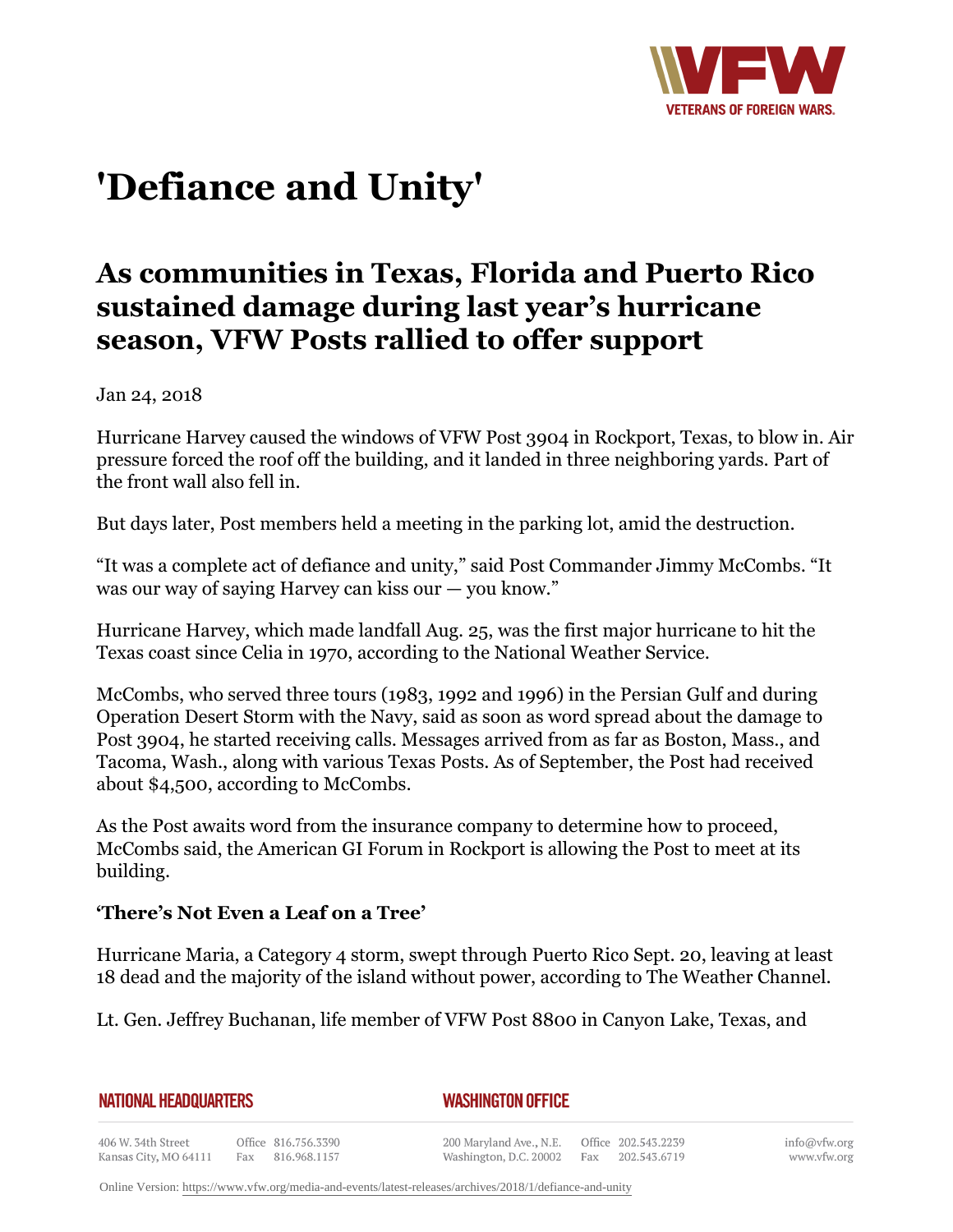commander of U.S. Army North, is the Department of Defense's liaison in Puerto Rico. He arrived on the island Sept. 28 and said the damage "was absolutely catastrophic."

"It was far worse than anything I'd ever seen," Buchanan said.

Maria, according to Buchanan, is the "10th most-powerful storm ever recorded," including those that did not hit land. Maria earned its place in the top 10 alongside hurricanes Katrina and Rita, The Weather Channel reported.

The island also sustained "tremendous wind damage," according to Buchanan.

"For much of the island, there's not even a leaf on a tree," Buchanan said.

Buchanan said that after Maria hit the island, DoD realized its requirements in support of FEMA and the local governor would be "far larger than we had in Irma." He oversees the Army, Navy, Air Force and Marine Corps teams totaling about 17,000 federal responders, the majority from the DoD.

Given the extent of the damage, Buchanan said, parts of Puerto Rico "have rebounded fairly quickly." Major roads, he added, have been cleared, and minor roads "up in the mountains" were in the process of being cleared in October. The number of military aid flights had diminished, too, according to Buchanan.

The number of island inhabitants in October with power, according to Buchanan, was "hovering around 21 percent." It was around 2 percent when Buchanan arrived in late September.

"It's still way below what anybody would be satisfied with," Buchanan said.

About 60 percent of the island had access to water, as of October, through its normal system rather than "delivery of clean water," according to Buchanan.

The people of Puerto Rico's "sense of community," according to Buchanan, has shone through in the hurricane's aftermath and will "help them get back on their feet."

"The one thing that has amazed me is the sense of community and the power of families and the fact that people seem to be bending over to help each other," Buchanan said.

#### **'Filling the truck was the easy part'**

Floyd Stewart, Post 4709 commander in Conroe, Texas, said that when Harvey hit, a call went out from Friends of Conroe, a nonprofit group.

The county, according to Stewart, had "three major shelters running" that the Red Cross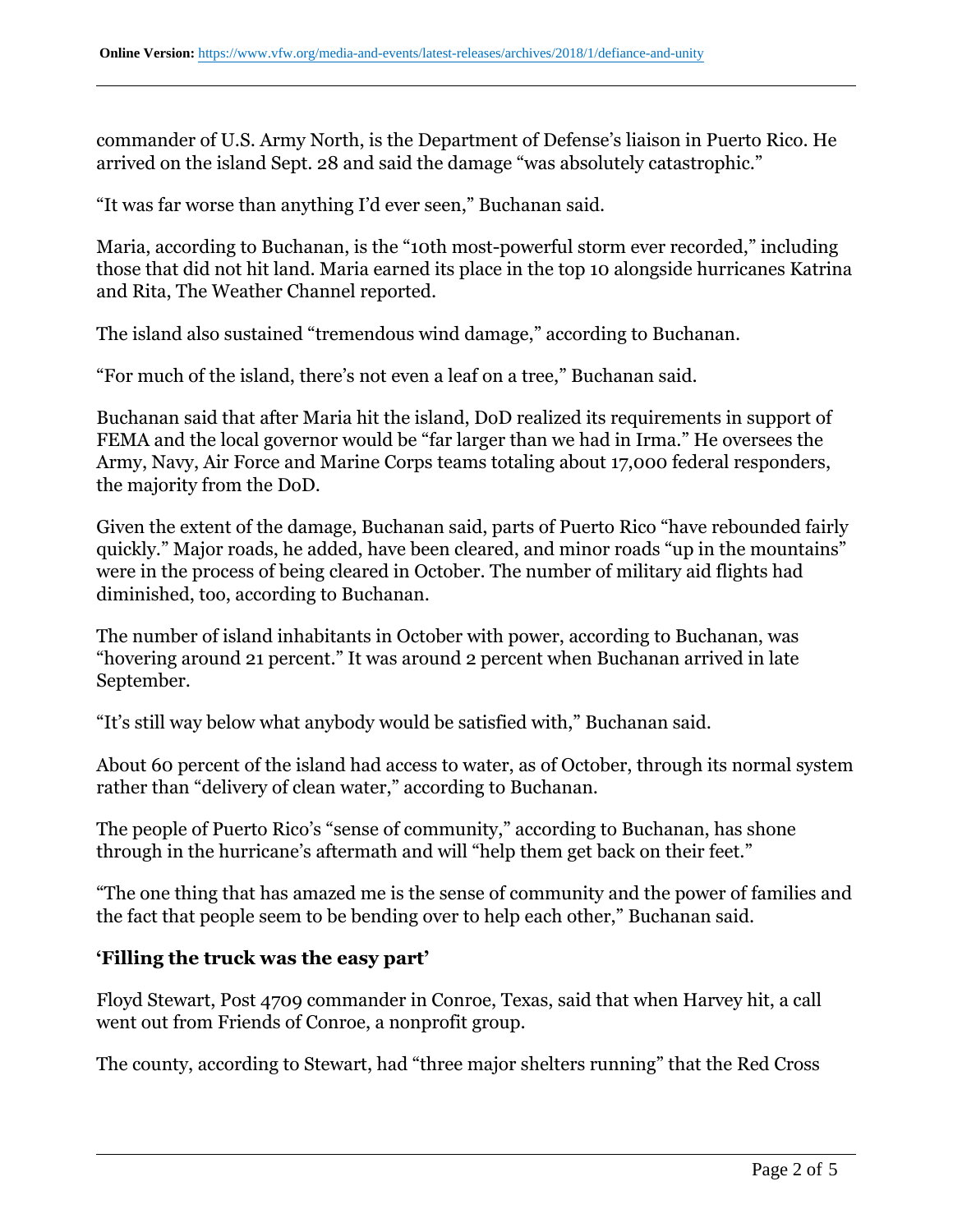could not reach with its equipment.

"We were preparing three meals a day and shipping it out to about 2,000 people a day," Stewart said.

Mark Windsor, VFW Post 2493 commander in Mt. Wolf, Pa., led a donation effort with Post 556, of York, Pa., to make deliveries to Conroe.

Windsor said he wanted to show that Post members were willing to send donations, as well as be on hand to deliver them.

"It's a relief to know that you've got other VFWs that care enough to drive 25 hours straight through just to offer any assistance they can," Windsor said.

Donations came from throughout their communities, including local businesses.

"Filling the truck was the easy part for me because of the community," said Windsor, who served in Korea in 1989-90 with A Co., 102nd Military Intelligence Bn., as an electronic intelligence interceptor.

Windsor also took \$6,850 in checks and cash to Conroe. In making the trip, Windsor joined forces with past Post 2493 Commander Matthew Baskette, Post 2493 Auxiliary member Cheryl Witmer, Post 2493 staff member Kelly Witmer and Post 556 Commander Ron Etheridge.

One member of Post 4709, Mike Eshenbaugh, waded through knee-deep waters in Spring, Texas, near Cypresswood and Interstate 45, to help residents in the aftermath of Hurricane Harvey.

"I'm a veteran," Eshenbaugh said. "That's what veterans do."

A veteran's counselor for the Texas Veterans Commission, Eshenbaugh served in the Army from 1992 to 2001 with tours in Bosnia and Saudi Arabia with B Btry., 43rd Air Defense Artillery as a Bradley linebacker crewmember.

"I just wanted to help out in any way I could," Eshenbaugh said.

Dave Raborn, commander of VFW Post 2019 in Mount Airy, N.C., said his Post opted to take donations for hurricane relief in Florida and Texas because "that's what we're supposed to do." His Post also partnered with Post 9436 in Pilot Mountain, N.C.

Raborn, who served in Vietnam (1967-68) with the Air Force's 3rd Security Police Squadron as a security policeman, said the Post, along with other partners in town, started collecting donations in early September. But still, he said, "we wish we could do more."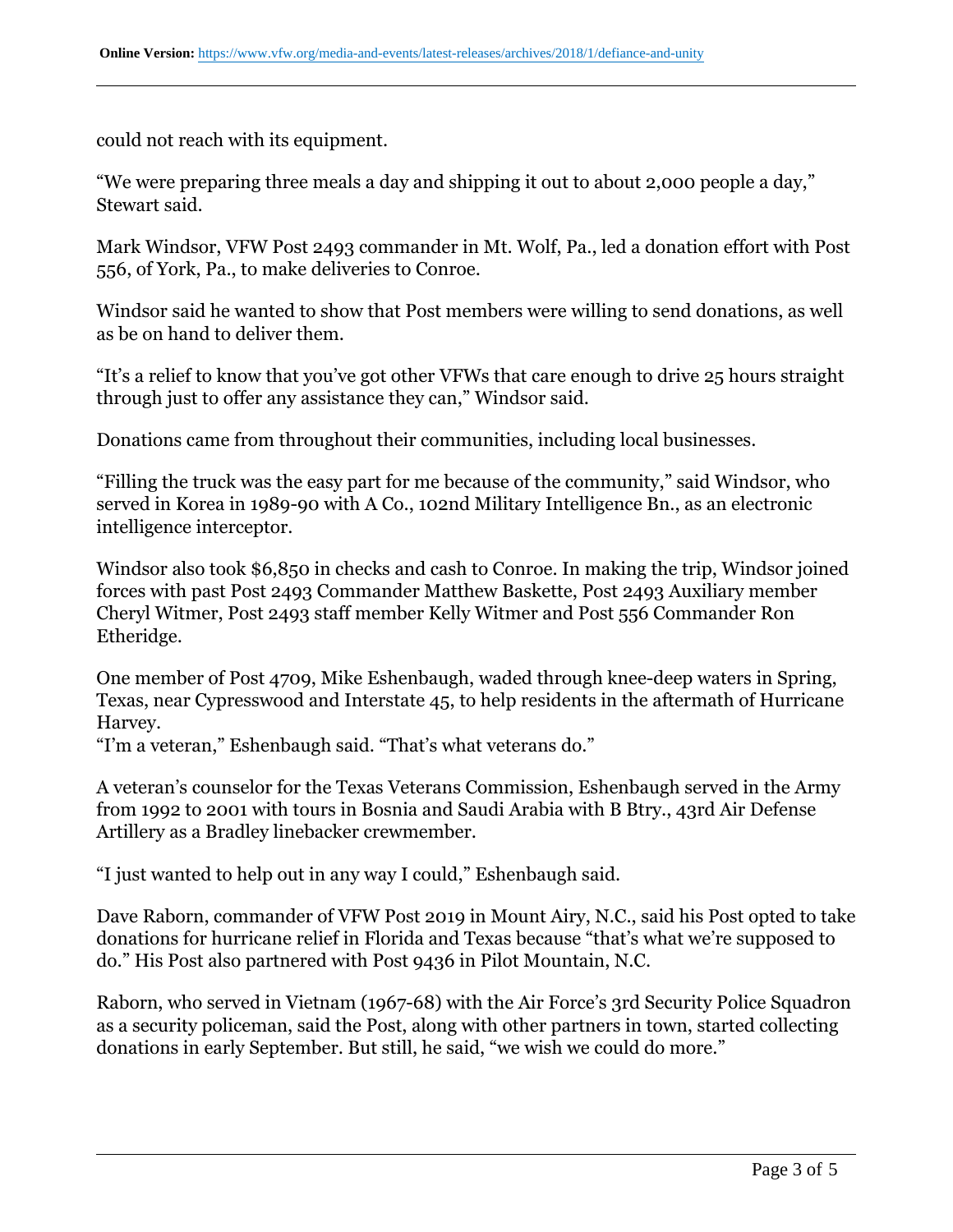#### **'It was total devastation'**

The Pennsylvania contingent was in Texas for one full day, and Stewart showed them the affected areas.

"We went into River Plantation subdivision, which starts out high and dry and drops to the river bottom. And they still build houses in there," Stewart said. "[The road] dropped off one hill on River Plantation Drive and within 100 yards of going down that hill, it was total devastation."

The Pennsylvania Post members wanted to take photos, so, Stewart said, they stopped in front a house, not knowing whose it was.

"A lady comes out of the house, and I went over to introduce the guys from Pennsylvania," Stewart said. "The first thing she did was grab me around the neck [in gratitude]. She had been at the Post and got supplies and got food when her house first flooded."

Windsor said that was "the defining moment" of the trip.

"I knew in my heart and my soul that we took our supplies to where they needed to be," Windsor said.

The United States Coast Guard also has been involved in recovery efforts in the wake of Harvey, Maria and Irma. Vice Admiral Karl Schultz, Atlantic area commander, said manpower has been "leveraged" throughout the Coast Guard from as far away as Guam, Hawaii and Alaska.

At the height of recovery, there were more than 2,000 Coast Guard members on site for Harvey, including active duty, reserve, civilian and Coast Guard auxiliary, Schultz said. Irma and Maria had "well over 1,000," according to Schultz, and there were roughly 800 activeduty Coast Guard members already assigned to Puerto Rico prior to Maria.

As of mid-October, Schultz said, the Coast Guard was in Texas, "still deeply in the fight" and is a "supporting player" in Puerto Rico.

#### **Key West: 'Extensive Damage'**

Hurricane Irma made landfall Sept. 10 at Cudjoe Key as a Category 4 hurricane. Later that day, the storm had weakened to a Category 3 by the time it reached Marco Island, some 220 miles away.

VFW's southern-most Post, Post 3911 in Key West, Fla., "suffered extensive damage," according to Post Commander Abe Conn.